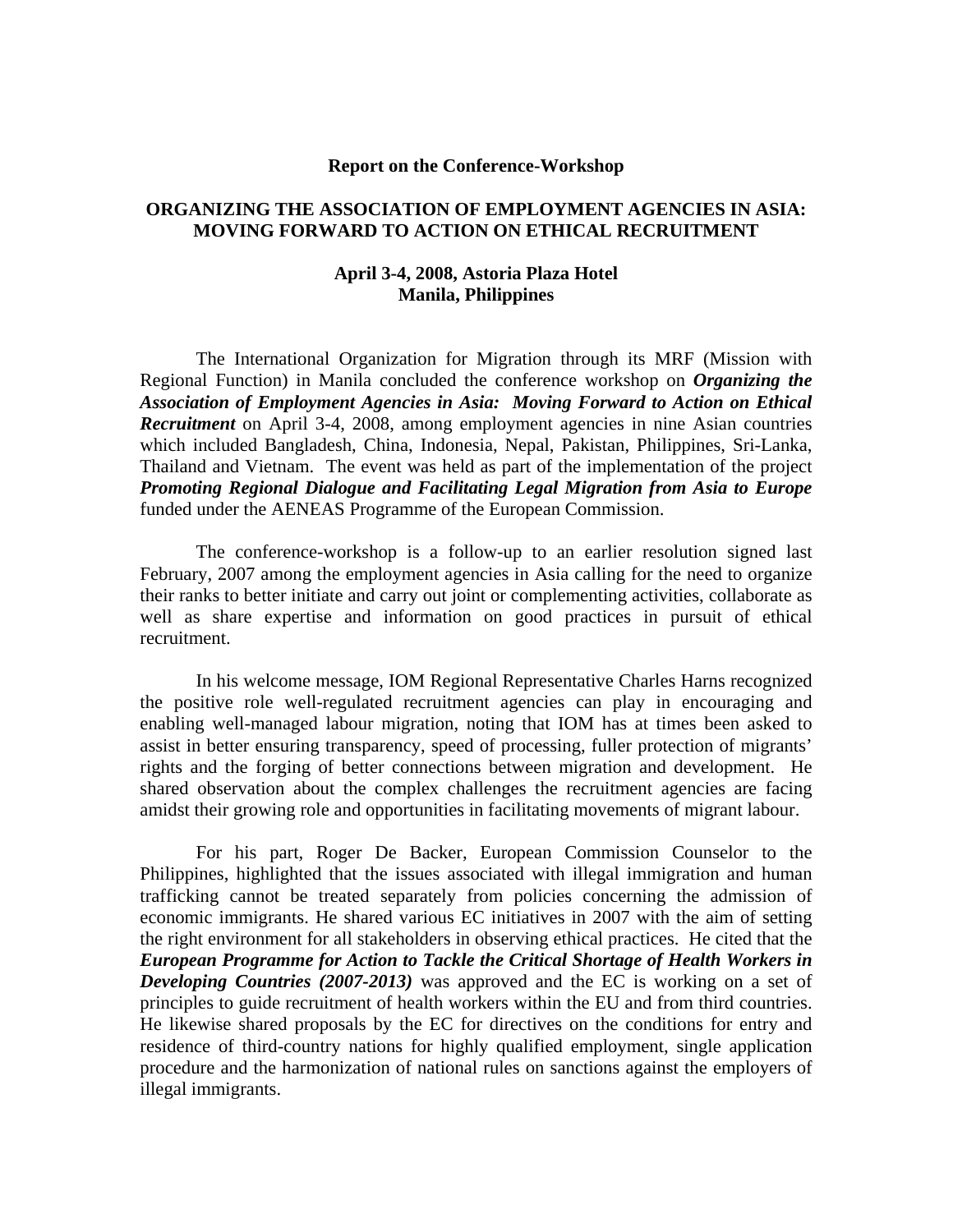The Administrator of the Philippine Overseas Employment Administration (POEA), Rosalinda D. Baldoz, outlined elements in observing Code of Ethics on Recruitment in her keynote message. These include adoption of legal framework on migration, strict adherence to government regulations, management of labor supply in *mission critical skills*, promotion of ratification of and compliance with international instruments and conventions and cultivating partnership with government.

 Country presentations were made by their delegation head, sharing information on the general state of the industry in their respective countries.

## **WORKSHOP SESSIONS**

Four workshop sessions were held with Ricardo Casco (National Programme Officer, IOM-MRF Manila) serving as Overall Facilitator. Aiko Kikkawa (Regional Programme Manager, IOM Dhaka), Azrah Karim Rajput (Labour Migration Officer, IOM, Geneva) and Mr. Victor Fernandez (Chairman, Philippine Association of Service Exporters Inc.) served as resource persons in the workshops.

### **Workshop 1**

 In the first Workshop, the tabulated responses to a checklist questionnaire distributed earlier to delegates were discussed. It revealed that employment agencies unanimously agree that the recruitment industry continues to struggle for good public image and recognized that trustworthiness and the concern for public good are the key to industry deregulation. The agencies ranked the foreign employer as their most important client, followed by the applicant workers, selected migrant workers and foreign broker in that order.

 The biggest part of the financial resources of employment agencies is poured into recruitment operations, followed by market development, development of migrant workers and business networking. Government programs, crisis support program, family/community services, development of IT infrastructure and resolution of labour conflicts obtain less resource allocation per the survey.

 The survey further indicates that policies, rules and regulations of governments of source country and the cut-throat competition among sending countries and recruitment agencies, in a tie-vote, top the list of challenges to the agencies' business operations. Second most important challenge is the lack of appropriate supply to meet demand. The malpractices of manpower brokers and recruiters in the host country and the restrictive host government policies run third.

 The exploitative practices of foreign employers and manpower brokers in the host country as well as illegal recruitment are considered to be the most important social issues which the recruitment industry faces, according to the survey. The employment agencies displayed a high level of openness to dialogue with governments and other stake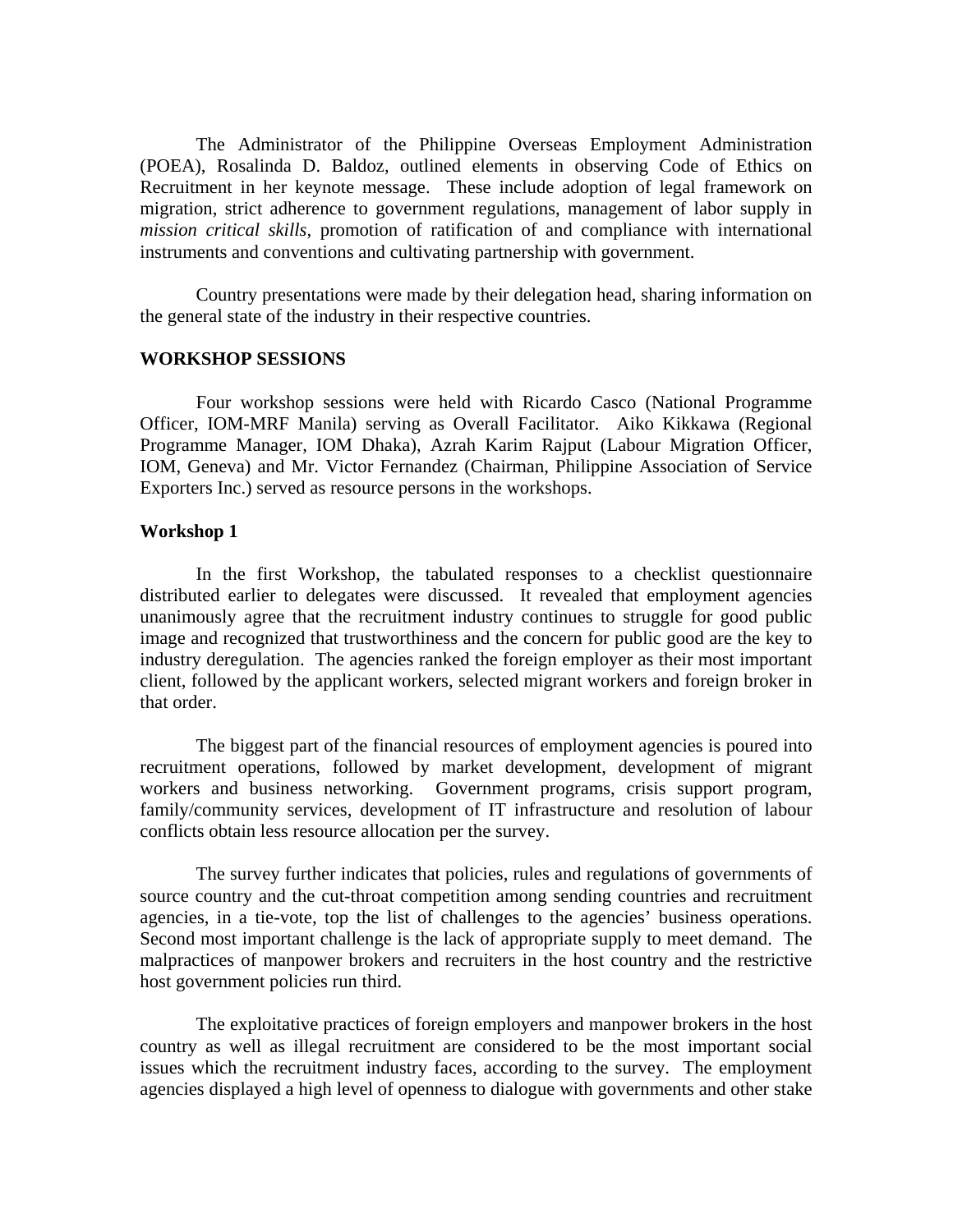holders, ranking it as the most important response to manage the challenges, followed by negotiation and implementing joint programs. Majority of the agencies, however, believe that governments must not compete in recruitment and placement services.

 In terms of foresight, the employment agencies unanimously believe they will be led to expand into full circle of services to include training, pre-employment, predeparture and post arrival orientation of migrant workers, have more strategic contribution to employment as well as stronger voice to policy-making.

 In a succeeding exercise, the participants articulated the vision of the prospective association to be: A well-respected, credible, ethical organization helping to provide gainful overseas employment to people to improve their lives. The mission of the association is that of connecting human resources in Asia to the world and contributing to the development of the origin and destination countries. Professionalism, quality, service to humanity, integrity, trust, honesty, passion and fairness were enumerated as the core values by which to carry on the mission.

#### **Workshop 2**

A separate workshop was devoted to thresh out the factors perceived to hinder the employment agencies in practicing ethical recruitment. Overregulation and underregulation of labour migration in some countries came first in the list of concerns.

Overregulation slows down labour mobility, increases pre-deployment costs and induces workers into the backdoor channel, the employment agencies said. Standards set beyond enforceable levels without consultation with the private sector and market practitioners are bound to be violated. In some countries, governments put undue responsibility as well as legal and financial obligations with the agencies which may not always be in full control of the behavior of foreign employers, workers and manpower brokers in the destination countries. This often relieves those committing abusive practices of liabilities.

On the other hand, under-regulation, the lack of legal framework and shared standards for protection as well as poor law enforcement and sanctions against abusive employers and recruiters are also causes of failure in capacitating employment agencies for higher standards of operation and efficiencies. The lack of capacities of foreign missions of some source countries to provide support to the recruitment industry in negotiations, image improvement and mutually acceptable monitoring mechanisms for employers, recruiters and workers must be addressed.

While the agencies acknowledged manpower supply shortfalls as a critical concern, the lack of a comprehensive government technical training programme and facilities in some countries worsens their pressure for sourcing qualified applicants to meet demand, unable to meet the standards of their employers.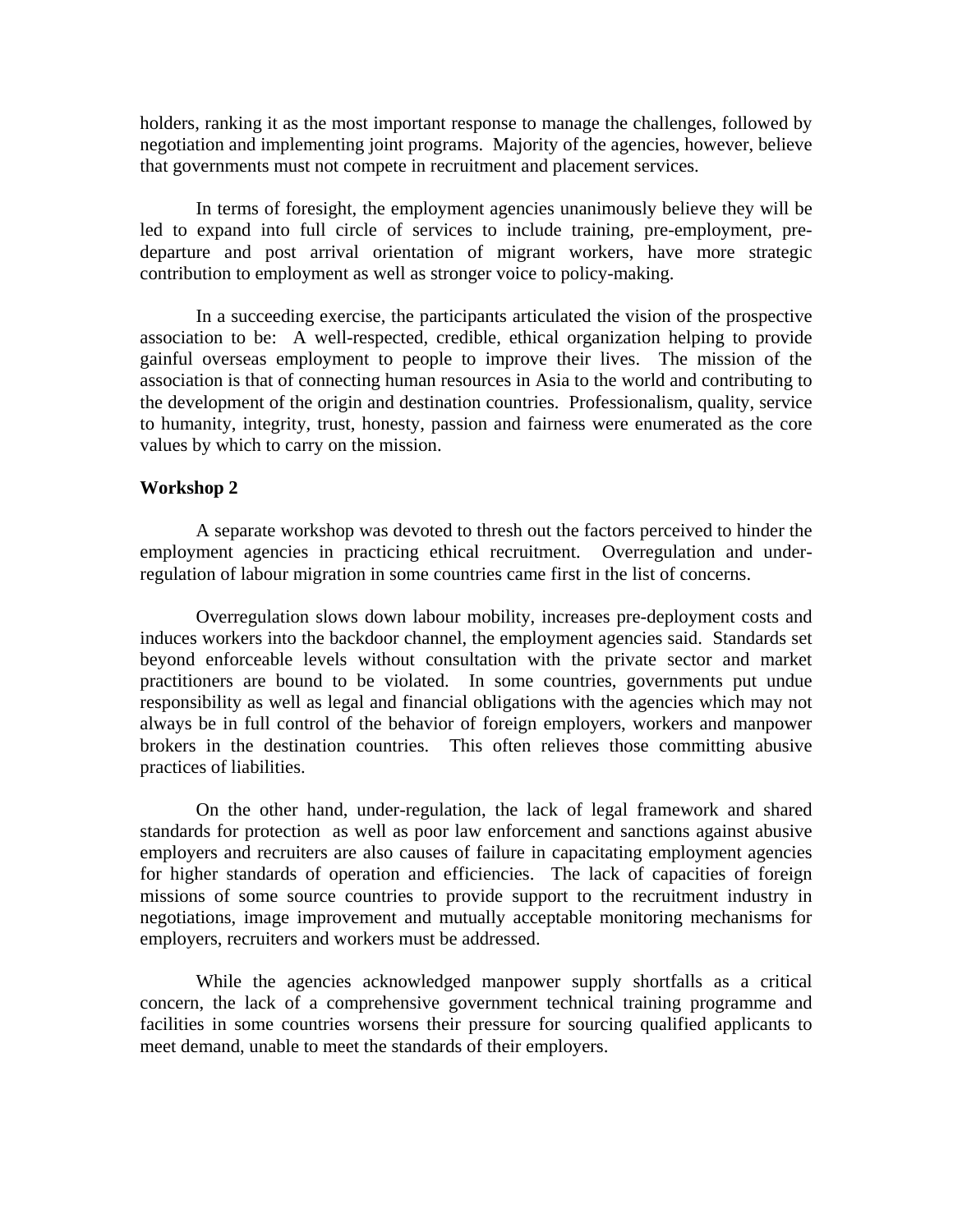The continuing competitive participation of some governments in the recruitment business sets in a "two standard system" in the playing field which does not maximize the potential for ethical conduct of business.

The agencies admitted that concern for corporate interests remain paramount over country interests, perpetuating cut-throat competition and prevalent unethical practices. Many of the agencies observably fail to undertake scoping or monitoring visits to their client employers and deployed workers at the company or project sites abroad. Neither do most of these agencies exert innovative approaches to educating and orienting their client employers about recruitment regulations, manpower supply situation, work ethic and culture of the workers.

The struggle for ethical practices is most seriously challenged by the abuses committed by foreign employers and manpower brokers in many host countries. There is the dire need to institutionalize a system of sharing information on abusive employers and manpower brokers.

The incentive programs for good performers among recruiters, employers and workers and the promotional support given to employment agencies and contractors in countries who have them (such as the Philippines, China and Bangladesh) should be sustained and replicated. The agencies recommended that government regulations be reviewed to engage more fairly the responsibility and liability of other stakeholders, encourage more consultation in policy making and make standards more realistic. Training program infrastructure must be made available to facilitate their mission to bridge qualified human resources to the needs of employers. Verification system on foreign employers and recruitment agencies must be improved. Agencies accept the need for them to be further educated and capacitated to undertake joint action and positioning against abusive market practitioners within the discipline of ethical practices.

## **Workshop 3**

 Workshop 3 was undertaken, leading to the conclusion of the instrument, *Commitment to Action in Pursuit of Ethical Recruitment*, embodying all the essential elements tackled in the previous sessions. The conference adopted this instrument as concrete reference for action in moving forward from the intentions and principles espoused from previous undertakings related to Code of Ethics in Recruitment as well as international conventions.

The commitments manifest the will of the employment agencies to:

- 1. Organize into a regional alliance to be known as the Alliance of Asian Associations of Overseas Employment Service Providers, adopting the vision, mission and core values carried forth from the conclusion of Workshop 1;
- 2. Establish working committees on the following themes: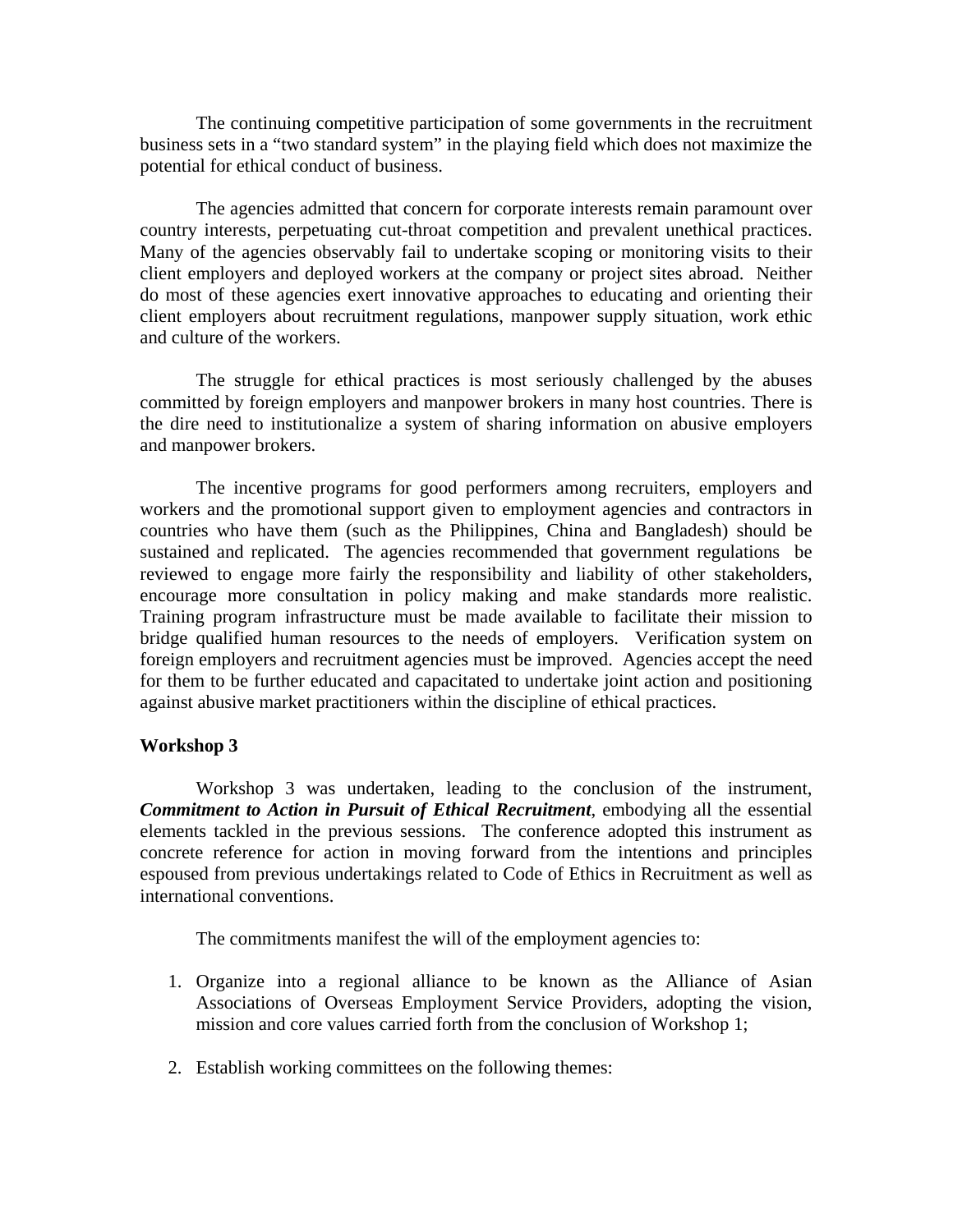- Advocacy programmes to promote universal principles relating to the rights of migrants and role of private employment agencies;
- Enhancement of partnership with government for the protection of migrant workers;
- Joint discussion on issues of common concerns, including strategies to address hindrances to ethical recruitment practices;
- Foreign employer client orientation programmes;
- Development of innovative approaches to streamline the sector and the recruitment processes
- Program of exchange of information and ideas and sharing and propagation of good practices
- 3. Establish administrative structure of the Alliance and mode of communication.

The Commitment was signed by all delegates except for a Pakistani delegate who departed earlier in the conference but whose signature will be subsequently sought.

It is to be noted that the employment agencies decided to be called *Overseas Employment Service Providers* with the foresight of broadening their scope of services and obligations in the future and leaving the stigma attached to the reference "*Recruiter".* 

# *Concluding Workshop*

 The last workshop arrived at the consensus that the Philippines, through the person of Mr. Victor Fernandez, Chairman of the Philippine Association of Service Exporters Inc., or PASEI, shall act as the Temporary Chairman of a 9-man Organizing Committee who shall take a one year task in addressing start-up actions in fleshing out the Alliance's action programme, by-laws, membership rules, division of tasks and so forth.

 The Philippine chairmanship is engaged by the conference in recognition of the relatively advanced state of the industry in the Philippines. The intention for a rotating leadership of the regional organization and hosting of activities and meetings was openly expressed by the participants.

 It was agreed that membership to the Alliance's begins with its founding chartered members in representation of their respective association. The designation of each country representative to the Organizing Committee shall be followed up by the IOM immediately following the conference.

 The conference highly recommended that IOM-MRF, Manila continue its role as the Secretariat for the development phase of the association.